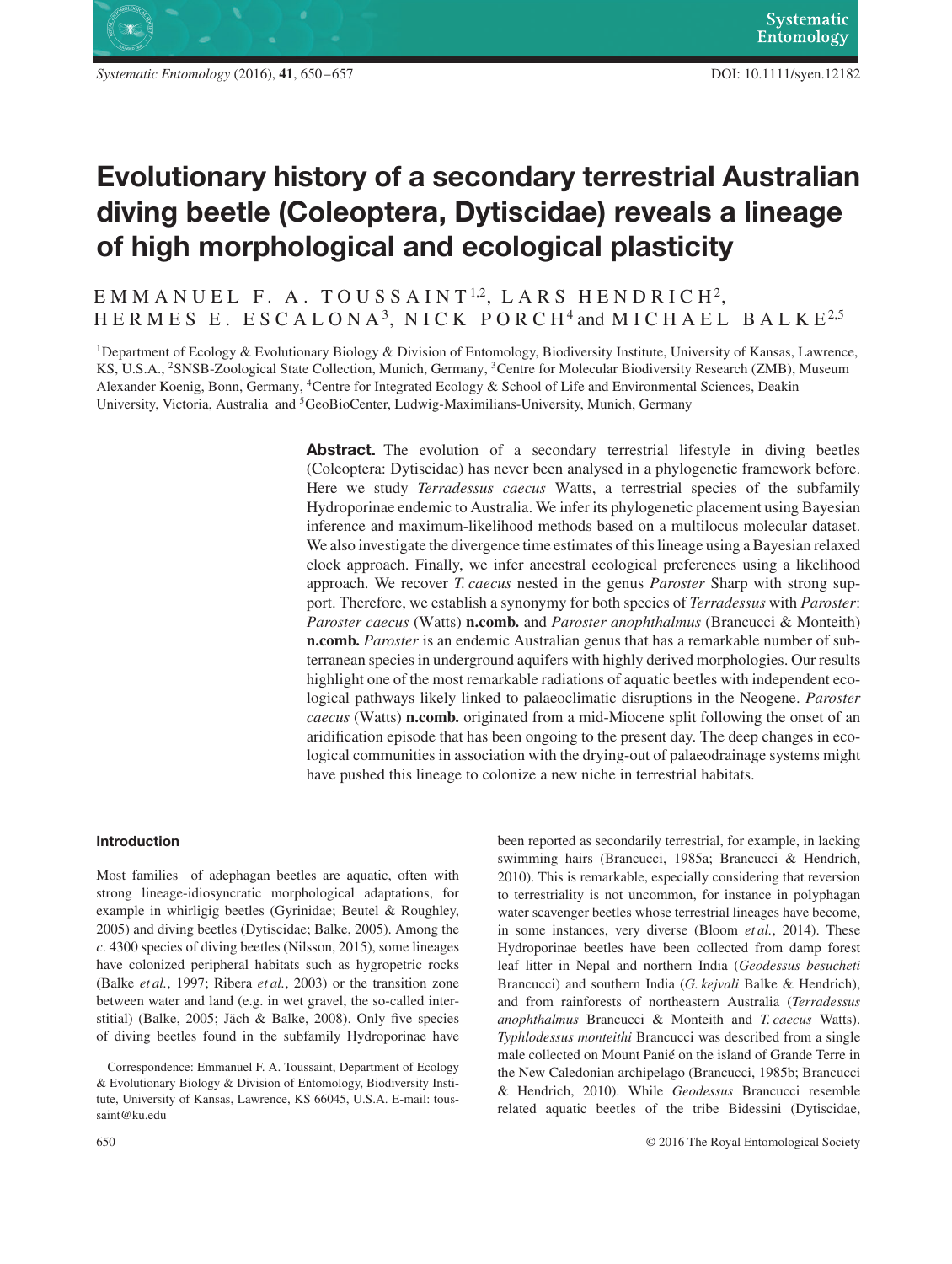Hydroporinae), adaptations are more striking in *Terradessus* Watts and *Typhlodessus* Brancucci & Monteith , including small size (around 1.3 mm), depigmentation (*Terradessus*) or near-complete (*Typhlodessus*) loss of eyes, and overall morphology that made it difficult to place them even to tribal level. According to R.A.B. Leschen (personal communication), an undescribed, blind leaf-litter species was discovered in New Zealand and is awaiting description.

Morphologically, *Typhlodessus* is dissimilar to *Terradessus*. The absence of eyes could be a convergent reduction as an adaptation to derived habitats. Both genera undoubtedly belong to Hydroporinae, but their position within this subfamily remains unclear (Watts, 1982; Brancucci & Hendrich, 2010). Watts (1982) placed *Terradessus* in Bidessini because of the small size, fused metacoxal plate and first visible abdominal segment (see Miller, 2001), and simple median lobe of aedeagus. At the same time he noticed similarities with *Paroster* Sharp*,* a genus in Hydroporini (e.g. strongly reticulate surface).

Both species of the genus *Geodessus* were collected from sifted or washed leaf litter in India and Nepal and were referred to as being terrestrial (see Balke & Hendrich, 1996), but later reported from China in small spring-fed pools in a meadow, in a fully aquatic habitat (Jäch & Ji, 2003); although Brancucci (1985a) established experimentally that *G. besucheti* cannot swim. In contrast to *Typhlodessus* and *Terradessus*, *Geodessus* possess eyes. The life history and habitat of *T. monteithi* remain enigmatic. The lack of eyes is suggestive of an existence hidden from light, where eyesight offers no advantage; the lack of swimming hairs suggests crawling and/or burrowing locomotion. *Typhlodessus monteithi* might inhabit a moist subterranean habitat, which could explain why its morphology differs substantially from other diving beetles.

The larval instars of all so-called terrestrial dytiscids remain unknown. If these were aquatic, the species could conceivably be classified as semiaquatic. Here we obtained fresh specimens of *Terradessus caecus* suitable for DNA sequencing and used our large existing molecular datasets of Australian water beetles (Hendrich *et al.* 2010; Toussaint *et al.*, 2015) to reveal the systematic position of *Terradessus* and its evolutionary history.

# **Materials and methods**

#### *Taxon sampling and molecular biology*

We complemented the cytochrome oxidase 1 (*cox1*) database of Australian diving beetles (Hendrich *et al.* 2010) and then the dataset for Australasian Hydroporini (Toussaint *et al.*, 2015) with two specimens of *Terradessus caecus* (Australia: Queensland, Mt Sorrow, plateau, litter berlesate, 760 m a.s.l., 6.xii.2012, 16.078∘S 145.433∘E, Escalona (18777 QLD Mus)). Total genomic DNA was extracted nondestructively from whole beetles using the DNeasy kit (Qiagen, Hilden, Germany). We used PCR protocols following Toussaint *et al.* (2015) to amplify and then sequence the following gene fragments: cytochrome oxidase subunit 1 (*COI*, 741 bp), cytochrome b (*CytB*, 390 bp), histone 3 (*H3*, 321 bp) and histone 4 (*H4*, 203 bp). We were unable to obtain sequence data for three other gene fragments comprising the molecular dataset: ribosomal 16S (*16S*, 769 bp), ribosomal 18S (*18S*, 607 bp) and arginine kinase (*ARK*, 636 bp). The DNA sequences were corrected under Geneious R8 (Biomatters, http://www.geneious.com/), aligned using MUSCLE (Edgar, 2004) and the reading frame checked using MESQUITE 2.75 (http://mesquiteproject.org). All sequences were deposited in GenBank (accession # HG965576–HG965750), with *Terradessus* at http://www.ebi. ac.uk/ena/data/view/LN898122-LN898125. Sequences for subterranean species were generated by Leijs et al. (2012) in Adelaide and were downloaded from GenBank.

#### *Molecular phylogenetics*

We used Bayesian inference (BI) and maximum-likelihood (ML) to reconstruct phylogenetic relationships using the dataset of Toussaint *et al.* (2015) complemented with the two specimens of *Terradessus caecus*. The partitions and corresponding optimal models of substitution were searched under PartitionFinder 1.1.1 (Lanfear *et al.*, 2012) using the '*greedy*' algorithm, either the '*mrbayes*' or '*raxml*' set of models and the Akaike Information Criterion corrected (AICc) to compare the fit of the different models. The BI analyses were performed using MrBayes 3.2.2 (Ronquist *et al.*, 2012). We performed two different analyses; one using the substitution models based on the results of PartitionFinder, and one based on the different partitions recovered in PartitionFinder but using reversible-jump MCMC to explore the entire space of substitution models (Huelsenbeck *et al.*, 2004). For each analysis, we used two simultaneous and independent runs consisting of eight Metropolis-coupled Markov chain Monte Carlo (MCMC, one cold and seven incrementally heated) running 50 million generations, with a tree sampling every 5000 generations to calculate posterior probabilities (PP). In order to check the convergence of the runs, we investigated the split frequencies and Effective Sample Size (ESS) of all the parameters, and plotted the log-likelihood of the samples against the number of generations in Tracer 1.5 (http://BEAST.bio.ed.ac.uk/Tracer). A value of ESS*>*200 was acknowledged as a good indicator of convergence. All the trees that predated the time needed to reach a log-likelihood plateau were discarded as burn-in, and the remaining samples were used to generate a 50% majority rule consensus tree. The ML analyses were conducted with the best partitioning scheme selected in PartitionFinder 1.1.1 (Lanfear *et al.*, 2012) using RAxML (Stamatakis, 2006). We used the AutoFC option in RAxML to calculate the optimal amount of *Bootstrap* replicates (BS) indicating the level of support at each node. A calculated  $PP \ge 0.95$ or a  $BS \ge 70$  was considered to indicate strong support for a given clade (Hillis & Bull, 1993; Erixon *et al.*, 2003).

## *Divergence time estimation*

Divergence times were inferred with the BEAST 1.8.2 (Drummond *et al.*, 2012) based on a reduced dataset comprising only

© 2016 The Royal Entomological Society, *Systematic Entomology*, **41**, 650–657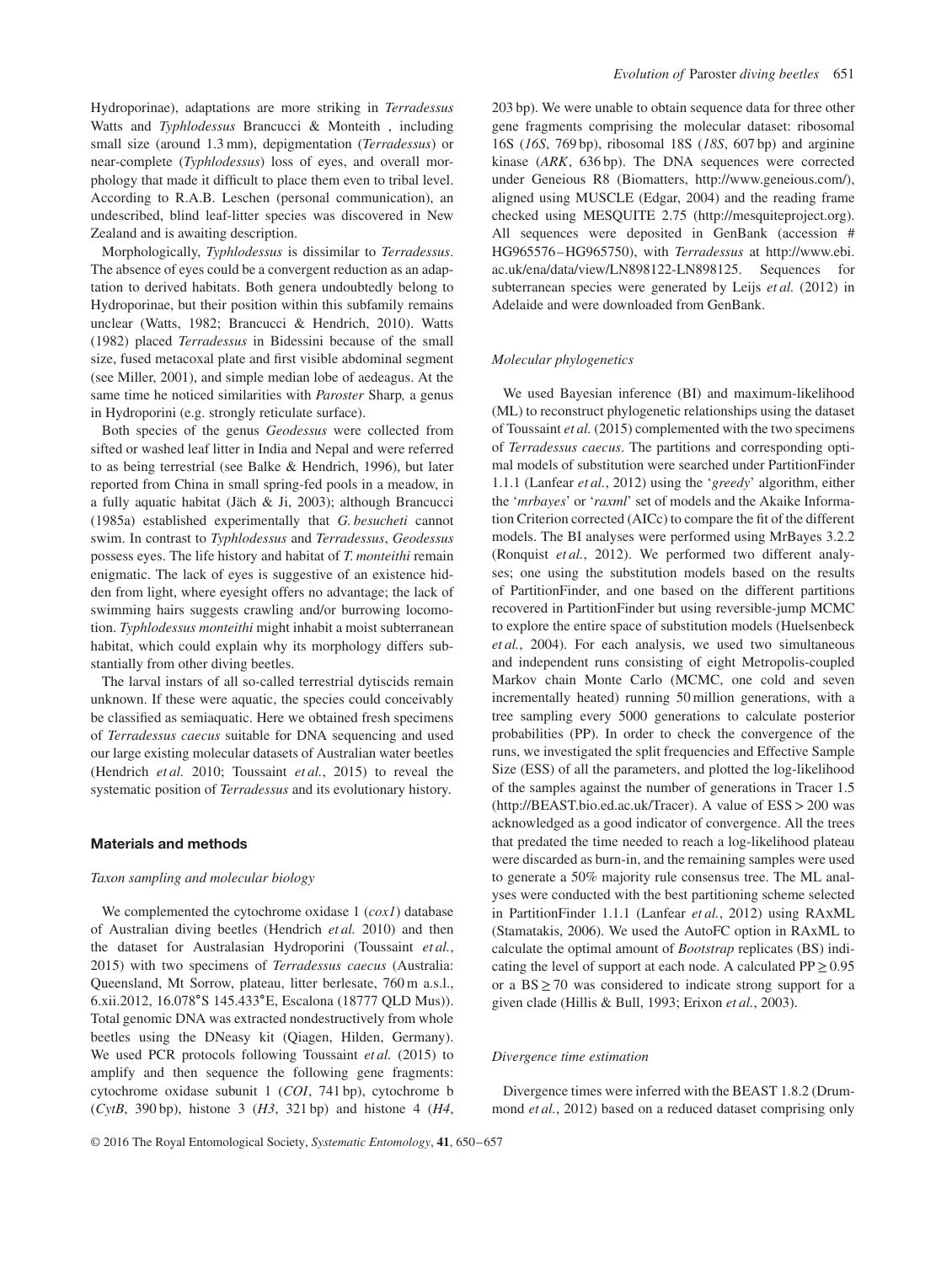#### 652 *E. F. A. Toussaint* et al*.*

the *Paroster* clade representatives. The partitions and models of nucleotide substitution were selected under PartitionFinder 1.1.1 (Lanfear *et al.*, 2012) using the '*greedy*' algorithm, the '*beast*' set of models and the AICc. We tested the hypothesis of molecular clock in MEGA 6 (Tamura *et al.* 2013), and because it was significantly rejected (*p<*0.001), we used a Bayesian relaxed clock allowing rate variation among lineages as implemented in BEAST. In order to calibrate the tree, we used three secondary calibrations derived from Toussaint *et al.* (2015). In this paper, the only unambiguous hydroporine fossil known was used to calibrate a molecular phylogeny of Australasian Hydroporini. This extremely well-preserved fossil †*Calicovatellus petrodytes* (Miller & Lubkin, 2001), found in the Barstow Formation, dated from the Miocene (13.3–19 Ma). It was conservatively enforced as a fossil calibration on the stem of the tribe Vatellini of which the two extant genera were sampled. The authors compared the results of their dating analyses using this fossil with different analyses relying on published rates of molecular evolution. Their results were consistent across dating methods, and therefore the divergence time estimates derived from this study were considered to be robust. Based on the estimates from Toussaint *et al.* (2015), we constrained the *Paroster* node as well as the clades C1 and C2 with a normal distribution encompassing the 95% highest posterior density (HPD) of the median ages recovered when using the fossil calibration. The Tree Model was set to a birth death model. The runs consisted of 10 million generations sampled every 1000 generations. The convergence of the runs was investigated using ESS, a conservative burn-in of 25% applied after checking the log-likelihood curves. The maximum credibility tree, median ages and their 95% HPD were generated afterwards under TreeAnnotator 1.8.2 (Drummond *et al.*, 2012).

#### *Ancestral habitat reconstruction*

We used the model Dispersal Extinction Cladogenesis (DEC) as implemented in Lagrange to infer the ancestral habitats in *Paroster* (Ree *et al.*, 2005; Ree & Smith, 2008). We conducted the analyses using the BEAST Maximum Clade Credibility (MCC) tree. The following ecological preferences were used in the analyses: S, aquatic subterranean; E, aquatic epigean; and T, terrestrial epigean. The ecological preference of each taxon was recovered from the literature (Leijs *et al.*, 2012; Toussaint *et al.*, 2015). We did not perform a stratified analysis and left the adjacency matrix and dispersal matrix unconstrained (all state combinations allowed and all transition rates equal). Because an ancestral subterranean state associated with parallel regaining of eyes, flight capacity and full pigmentation is a highly unlikely scenario, we constrained the ancestral state of the root to be epigean (E).

# **Results**

## *Phylogenetic relationships and taxonomy*

The analysis of *cox1* data placed *T. caecus* within Hydroporini (data not shown). A multilocus dataset of *T. caecus* was therefore integrated and analysed in our existing Hydroporini dataset and placed *T. caecus* with strong support within the genus *Paroster* Sharp (Fig. 1). *Paroster* currently contains 48 species, with more than two-thirds of the species diversity endemic to subterranean habitats (Watts & Humphreys, 2001, 2004; Watts & Leys, 2008; Leijs *et al.*, 2012).

We here transfer *Terradessus caecus* to *Paroster*, with the following taxonomic acts:

Genus *Paroster* Sharp *Paroster* Sharp, 1882: 389. = *Terradessus* Watts, 1982:527, **n.syn.** *Paroster caecus* (Watts, 1982), **n.comb.** *Paroster anophthalmus* (Brancucci & Monteith, 1997), **n.comb.**

*Terradessus anophthalmus* is morphologically very similar to *T. caecus* and these two species are very likely to form a monophyletic grouping. As a result, we tentatively transfer *T. anophthalmus* to *Paroster* although future work is needed to investigate this placement in more detail using both morphology and DNA sequences.

#### *Divergence time estimates and ancestral habitat reconstruction*

The results of our divergence time estimate and ancestral habitat reconstruction analyses are presented in Fig. 2. We recover the beginning of the initial diversification of *Paroster* in the mid-Miocene, as suggested by Leijs *et al.* (2012). The two subclades C1 and C2 originated about 10 Ma. Our DEC ancestral character state analysis with an enforced epigean ancestral character state suggests three independent shifts from epigean to subterranean and one to terrestrial with no secondary reversal from subterranean state to epigean (Fig. 2).

#### **Discussion**

The placement of *Terradessus* in *Paroster* establishes the latter as an ecologically and morphologically very diverse and phenotypically plastic lineage, containing epigean aquatic, subterranean aquatic as well as terrestrial species. When assuming that the ancestor of *Paroster* was epigean, our ancestral character state reconstruction suggested multiple transitions to the subterranean habitat. This evolutionary scenario could be explained by larger scale extinction events resulting from the aridification of Australia, which wiped out epigean fauna and promoted underground radiations, as suggested by Leys *et al.* (2003, 2012) and Toussaint *et al.* (2015). In fact, the stygofauna of Australia is uniquely diverse on a global scale, for example due to wide range and diversity of underground habitats coupled with a comparably long evolutionary history of its colonization (Watts & Humphreys, 2003; Humphreys, 2008; Guzik *et al.*, 2011). The large-scale environmental changes during the Miocene/late Miocene due to global cooling and decreased rainfall had striking effects on Australian aquatic ecosystems and their species. Adaptation to new environments might then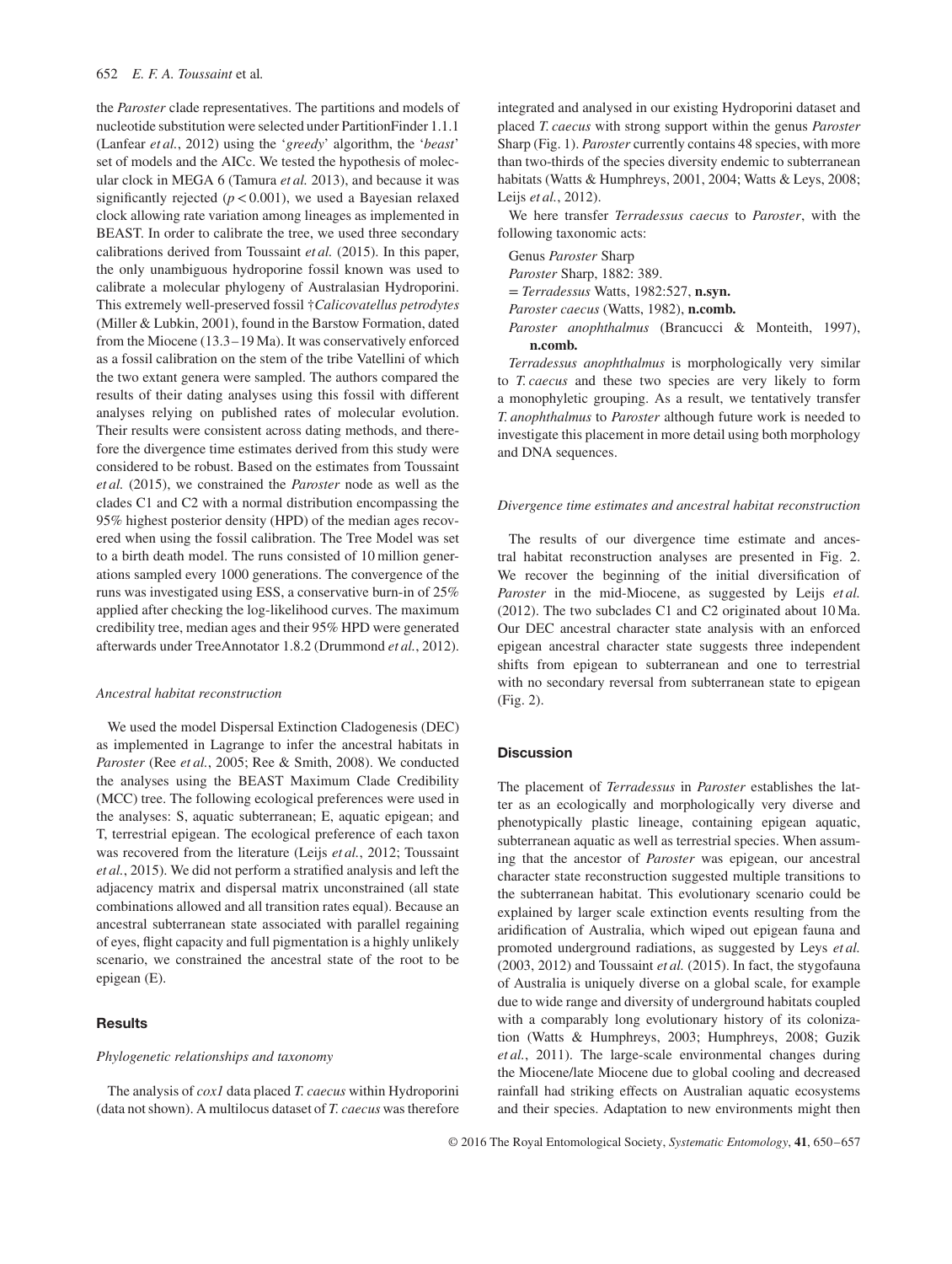

**Fig. 1.** Phylogenetic relationships in the Australian genus *Paroster*. Maximum clade credibility tree of the Bayesian analysis conducted in MrBayes with nodal support for the three different analyses in Bayesian inference (BI) and maximum-likelihood (ML). The topology shows only the relationships within *Paroster*. Species with underlined names are represented by a beetle picture on the right of the phylogeny in vertical order.

© 2016 The Royal Entomological Society, *Systematic Entomology*, **41**, 650–657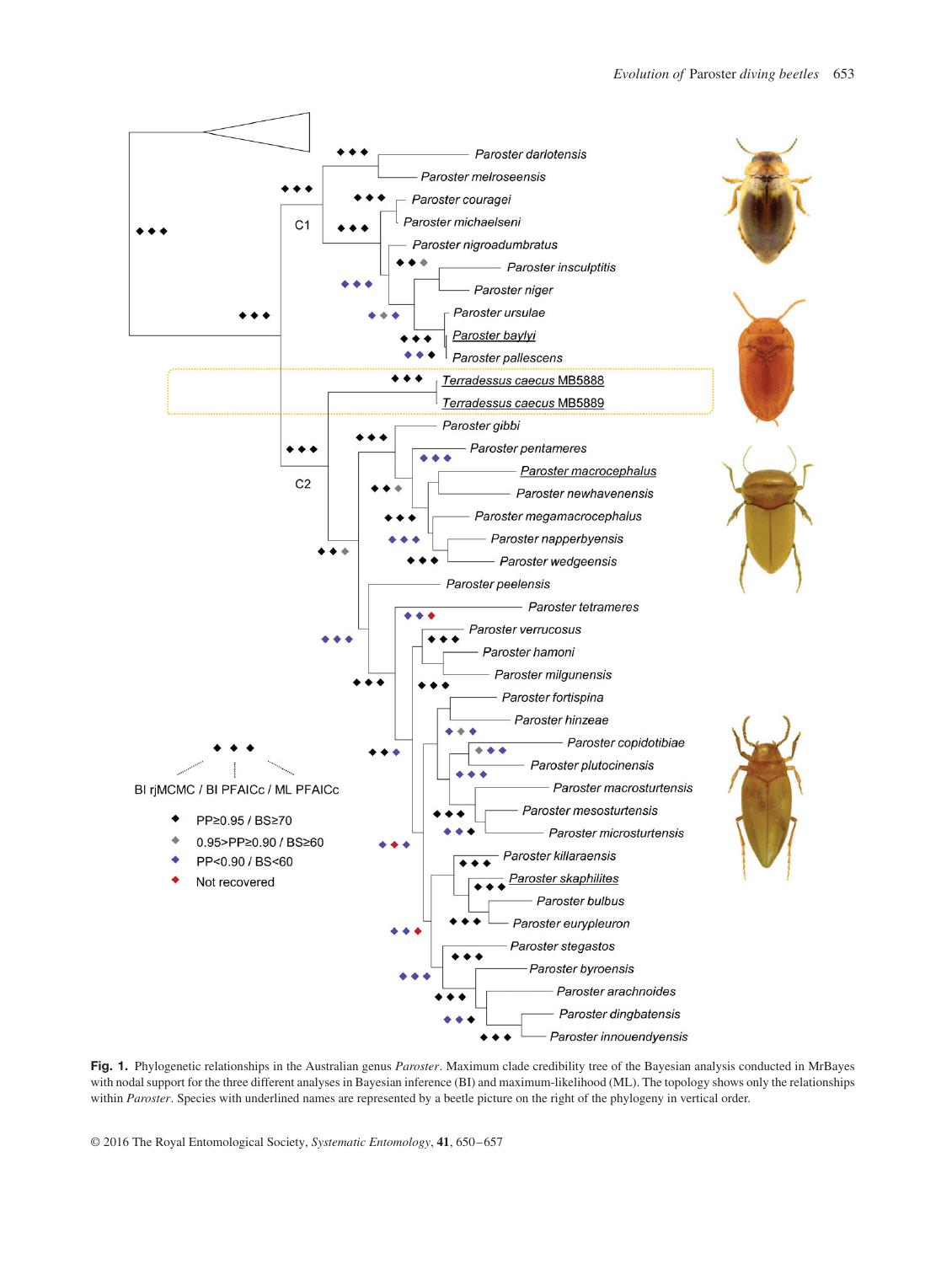

**Fig. 2.** Divergence time estimates and ancestral habitat reconstruction in the genus *Paroster*. Maximum clade credibility chonogram of the BEAST analysis presenting the median divergence time estimates across *Paroster*. The 95% age posterior distribution of major nodes is highlighted with thick grey horizontal lines. The BEAST posterior distribution of the ages for the node of clade C2 is given in full in a small graph (inset). The results of the Dispersal Extinction Cladogenesis (DEC) analysis are presented with circles at each node of the topology. Shifts in ancestral habitat are presented using arrows as indicated in the inserted caption. Asterisks indicate a relative probability for the character state *>*90% as estimated in the DEC analysis. At the bottom of the figure, a graph shows the global palaeotemperature in the past 20 Ma. A red vertical line indicates the mid-Miocene climatic optimum (MMCO). [Colour figure available on the online version on Wiley Online Library.]

© 2016 The Royal Entomological Society, *Systematic Entomology*, **41**, 650–657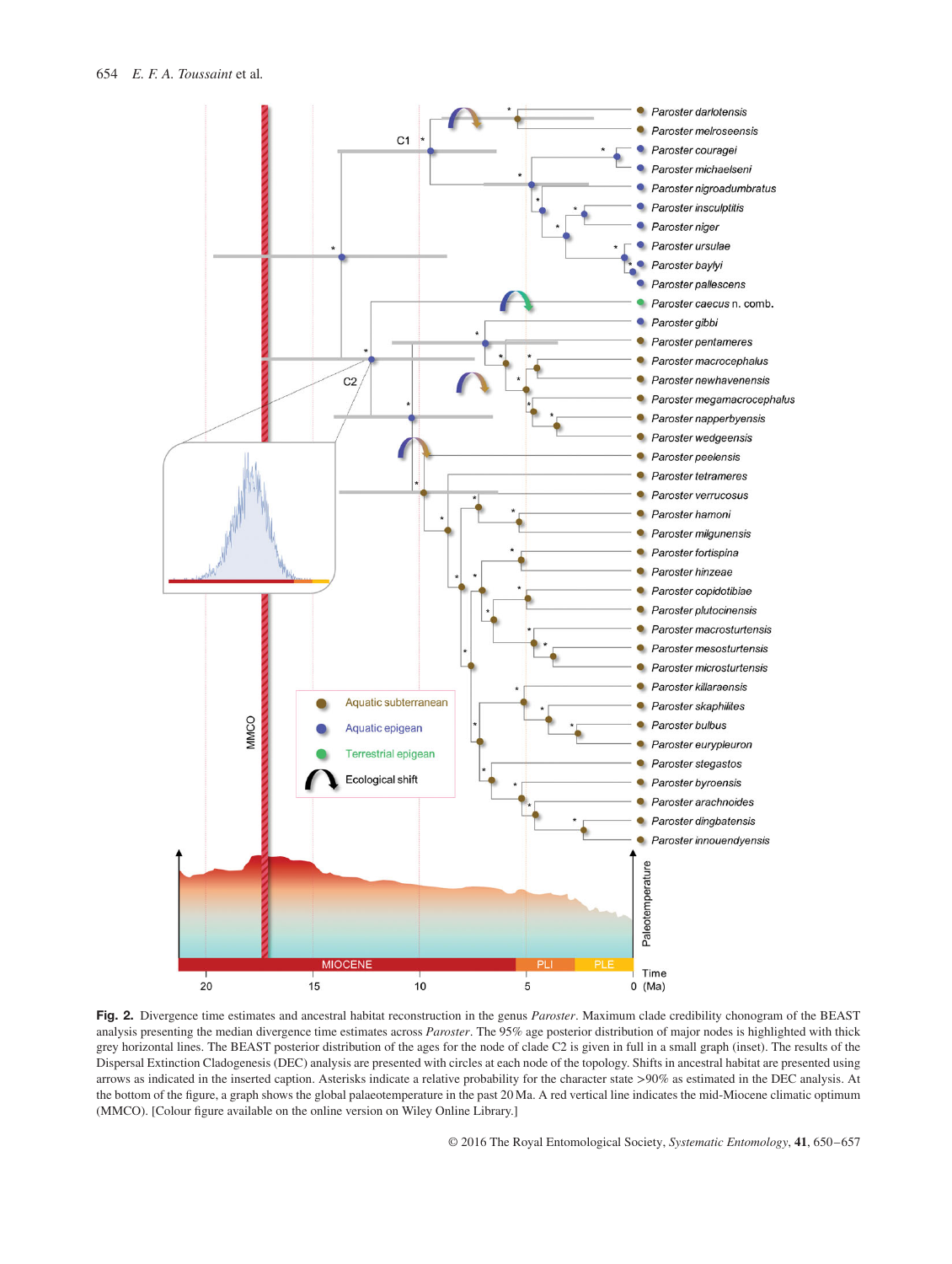

**Fig. 3.** Geographical range of *Paroster* species. Blue, epigean species; brown, subterranean, where Ngalia and Yilgarn regions both have multiple species; green, terrestrial. [Colour figure available on the online version on Wiley Online Library.]

have caused the phenotypic and ecological diversity seen in *Paroster*, and resulted in their extant distribution patterns.

The extant distribution (Fig. 3) of aquatic epigean *Paroster* reflects their restriction to regions with cool-moderate (mean annual temperature *<*20∘C) and winter-wet mesic climates, although two species (*P. michaelseni* Regimbart and *P. ursulae* Henrich & Fery) extend to the margins of the arid zone in southwestern Australia. A single undescribed species is known from summer rainfall-dominated central New South Wales.

In contrast, the stygobiont radiations 'Ngalia' and 'Yilgarn' and '*P. darlostensis/melrosensis*' (dm) occur in regions where surface climates are warmer and drier annually (Yilgarn, dm), or at least warmer annually (Ngalia) (Fig. 3). The surface climates in this respect are a proxy for exploring the bioclimatic origins of the lineages and do not directly reflect the conditions to which the underground taxa are exposed to today. The terrestrial *Paroster* species from the Wet Tropics region of northern Queensland inhabit thermal environments similar to those at the warm end of the aquatic epigean range but under moisture regimes substantially wetter, both in summer and annually. This diversity of bioclimatic requirements for the different groups of *Paroster* complicates interpretation of the evolutionary history of the genus, especially when the probability of extinction of ancestral lineages is invoked to explain the present distribution of *Paroster* (Toussaint *et al.*, 2015). Consideration of Australia's changing climates over the Miocene–Quaternary is informative in relation to understanding scenarios for the evolution of the genus.

Evidence regarding the nature of the climate in the Australian region following the middle Miocene climatic optimum (MMCO, 17–14.5 Ma) (Zachos *et al.*, 2008), suggests that the middle–late Miocene remained warm and was wetter than present, although it was increasingly characterized by the expansion of dry adapted taxa across inland Australia (Hill, 2004; Byrne *et al.*, 2008; Woodhead *et al.*, 2016). It is during this post-MMCO period that the ancestor/s of both the inland stygobiont lineages and the terrestrial species could have occupied much of central and eastern Australia. Extensive and rapid cooling following the MMCO at around 14 Ma (Shevenell *et al.*, 2004) may have contributed to the expansion of ancestral *Paroster* into the mesic Australian inland if we infer this lineage to be a mesotherm-adapted group. Increased precipitation during this period, relative to the present, would have allowed ancestors with similar moisture requirements to the extant aquatic epigean taxa to inhabit inland Australia and widely occupy eastern Australia. However, given the evidence that the middle–late Miocene was still significantly warmer than the present (Pound *et al.*, 2012), it seems unlikely that the ancestral taxa were necessarily bioclimatically (especially thermally) similar to the extant aquatic epigean taxa.

It is conceivable that, like the related hydroporines *Sternopriscus* Sharp, *Megaporus* Brinck, *Antiporus* Sharp and *Necterosoma* Macleay – which all have at least one species widespread across the southern half of the continent, including in inland regions – continentally widespread *Paroster* (now extinct) could have been ancestral to both the aquatic epigean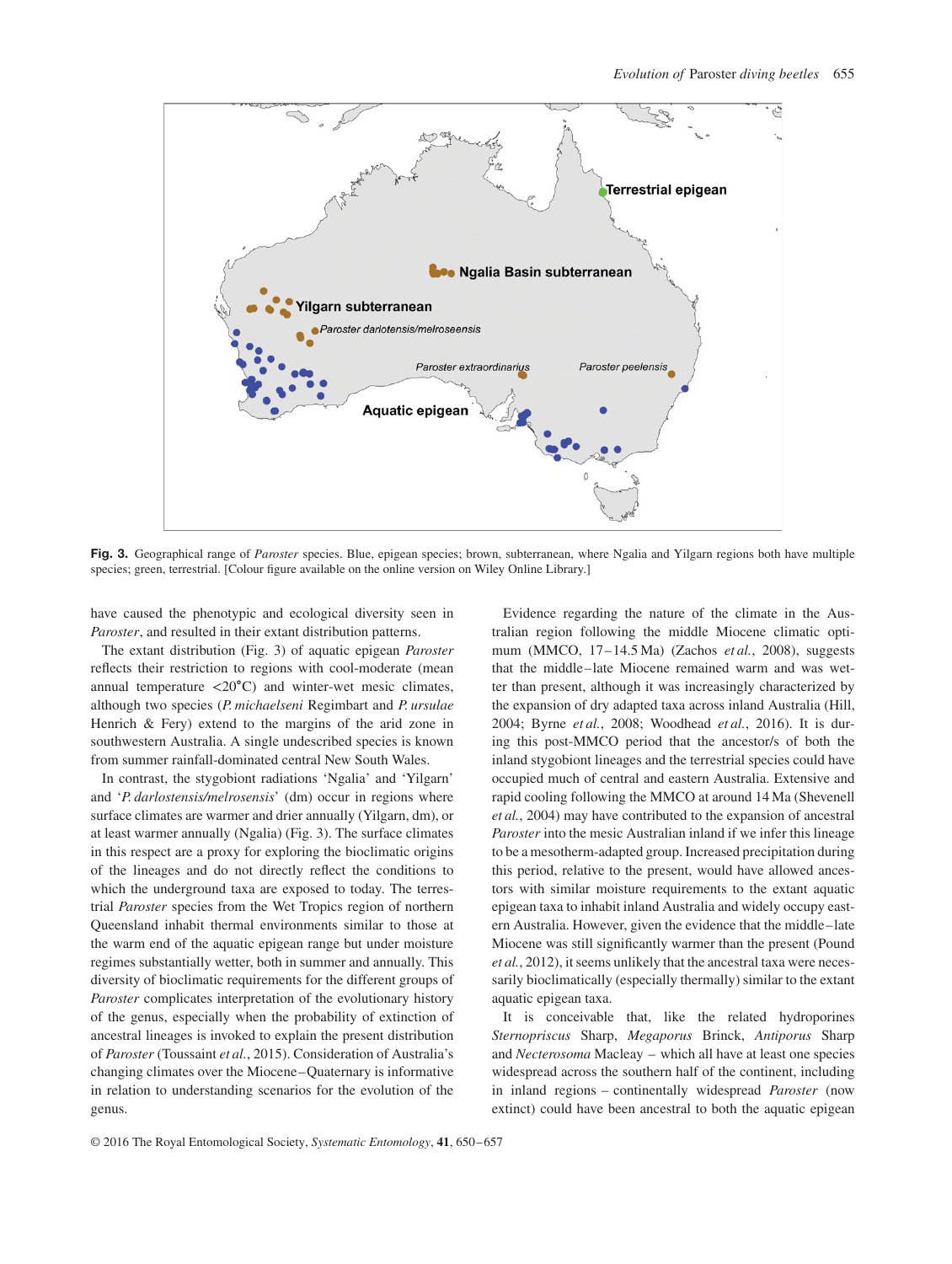and terrestrial lineages of *Paroster*. Indeed, the relationships in the phylogeny would suggest a minimum of two principal widespread ancestral taxa: one for the aquatic epigean taxa (except *P*. *gibbi* Watts)+*P*. *melrosensis/P. darlotensis*, and one for the remainder of the *Paroster* radiation including terrestrial+*P*. *gibbi*+ Ngalia+*P*. *peelensis*+ Yilgarn. Extinction of such widespread ancestral taxa would reconcile the difficulties of invoking the evolution of aquatic epigean taxa from either blind terrestrial taxa or stygobionts. It does mean, however, that it is problematic to use evidence from the distribution and bioclimatic requirements of the extant aquatic epigean taxa to infer evolutionary history in concert with changing Neogene climates, under an assumption of extensive extinction. Hopefully, additional taxon sampling, increasingly robust divergence time estimates and ecological niche modelling studies will help to elucidate the intricate evolution of *Paroster* diving beetles in Australia.

# **Acknowledgements**

Chris Watts is acknowledged for pictures of beetles used in this study and for his long, enthusiastic support of our work. Andrew Short is acknowledged for insightful discussions. The Department of Environment and Conservation in Western Australia is acknowledged for giving permission to conduct scientific research in southwestern Australia (Permit numbers: SF 003017, NE 002348 and SF005508). Financial support came from the Deutsche Forschungsgemeinschaft, grants DFG BA2152/7-1, 11-1, 11-2 and HE 5729/1-1. The Department of Environment and Resource Management of the Queensland Government issued the correspondent collecting permits. H.E. thanks Adam Slipinski's (CSIRO) support for field work in Australia. Finally Shaun Winterton and three anonymous referees are thanked for their helpful comments on the manuscript.

#### **References**

- Balke, M. (2005) 7.6. Dytiscidae Leach, 1915. *Handbook of Zoology. A Natural History of the Phyla of the Animal Kingdom*, *Volume IV. Arthropoda: Insecta. Part 38. Coleoptera, Beetles. Volume 1: Morphology and systematics (Archostemata, Adephaga, Myxophaga, Polyphaga partim.)* (ed. by R.G. Beutel and R.A.B. Leschen), pp. 90–116, xi+567 pp. Walter de Gruyter, Berlin.
- Balke, M. & Hendrich, L. (1996) A new species of the terrestrial water beetle genus *Geodessus* Brancucci (Coleoptera: Dytiscidae), sieved from leaf litter in Southern India. *Aquatic Insects*, **18**, 91–99.
- Balke, M., Dettner, K. & Hendrich, L. (1997) *Agabus* ("*Metronectes*") *aubei* Perris: habitat, morphological adaptations, systematics, evolution, and notes on the phanaerofluicolous fauna (Coleoptera: Dytiscidae). *Aquatic Insects*, **19**, 75–90.
- Beutel, R.G. & Roughley, R.E. (2005) 7.1. Gyrinidae, Latreille, 1810. *A Natural History of the Phyla of the Animal Kingdom*, *Volume IV. Arthropoda: Insecta. Part 38. Coleoptera, Beetles. Volume 1: Morphology and systematics (Archostemata, Adephaga, Myxophaga, Polyphaga partim.)* (ed. by R.G. Beutel and R.A.B. Leschen), pp. 55–64, xi+567 pp. Walter de Gruyter, Berlin.
- Bloom, D.D., Fikáček, M. & Short, A.E. (2014) Clade age and diversification rate variation explain disparity in species richness among water scavenger beetle (Hydrophilidae) lineages. *PLoS One*, **9**, e98430.
- Brancucci, M. (1985a) A review of the biology and structure of *Geodessus besucheti* Brancucci (Coleoptera, Dytiscidae). *Proceedings of the Academy of Natural Sciences of Philadelphia*, **137**, 29–32.
- Brancucci, M. (1985b) *Typhlodessus monteithi* n. gen., n. sp., a blind terrestrial Dytiscidae (Coleoptera) from New Caledonia. *Mitteilungen der Schweizerischen Entomologischen Gesellschaft*, **58**, 467–470.
- Brancucci, M. & Hendrich, L. (2010) Dytiscidae: *Typhlodessus monteithi* Brancucci, 1985, redescription and notes on habitat and sampling circumstances (Coleoptera). *Water Beetles of New Caledonia (Part 1)*, *Monographs on Coleoptera*, Vol. **3** (ed. by M.A. Jäch and M. Balke), pp. 163–170, IV +449 pp. Zoologisch-Botanische Gesellschaft, Vienna.
- Brancucci, M. & Monteith, G. (1997) A second *Terradessus* species from Australia (Coleoptera, Dytiscidae). *Entomologica Basiliensia*, **19**, 585–591.
- Byrne, M., Yeates, D.K., Joseph, L. *et al.* (2008) Birth of a biome: insights into the assembly and maintenance of the Australian arid zone biota. *Molecular Ecology*, **17**, 4398–4417.
- Drummond, A.J., Suchard, M.A., Xie, D. & Rambaut, A. (2012) Bayesian phylogenetics with BEAUti and the BEAST 1.7. *Molecular Biology and Evolution*, **29**, 1969–1973.
- Edgar, C. (2004) MUSCLE: multiple sequence alignment with high accuracy and high throughput. *Nucleic Acids Research*, **32**, 1792–1797.
- Erixon, P., Svennblad, B., Britton, T. & Oxelman, B. (2003) Reliability of Bayesian posterior probabilities and bootstrap frequencies in phylogenetics. *Systematic Biology*, **52**, 665–673.
- Guzik, M.T., Austin, A.D., Cooper, S.J. *et al.* (2011) VIEWPOINT. Is the Australian subterranean fauna uniquely diverse? *Invertebrate Systematics*, **24**, 407–418.
- Hendrich, L., Pons, J., Ribera, I. & Balke, M. (2010) Mitochondrial *cox1* sequence data reliably uncover patterns of insect diversity but suffer from high lineage-idiosyncratic error rates. *PLoS ONE*, **5**, e14448.
- Hill, R.S. (2004) Origins of the southeastern Australian vegetation. *Philosophical Transactions of the Royal Society B: Biological Sciences*, **359**, 1537–1549.
- Hillis, D.M. & Bull, J.J. (1993) An empirical test of bootstrapping as a method for assessing confidence in phylogenetic analysis. *Systematic Biology*, **42**, 182–192.
- Huelsenbeck, J.P., Larget, B. & Alfaro, M.E. (2004) Bayesian phylogenetic model selection using reversible jump Markov chain Monte Carlo. *Molecular Biology and Evolution*, **21**, 1123–1133.
- Humphreys, W.F. (2008) Rising from down under: developments in subterranean biodiversity in Australia from a groundwater fauna perspective. *Invertebrate Systematics*, **22**, 85–101.
- Jäch, M.A. & Balke, M. (2008) Global diversity of water beetles (Coleoptera) in freshwater. *Freshwater Animal Diversity Assessment* (ed. by E.V. Balian, C. Levéque, H. Segers and K. Martens), pp. 419–442, Hydrobiologia, 595, 1–637. Springer International, Cham.
- Jäch, M.A. & Ji, L. (2003) China Water Beetle Survey (1999–2001). *Water Beetles of China*, Vol. III (ed. by M.A. Jäch and L. Ji), pp. 1–20, VI+572 pp. Zoologisch-Botanische Gesellschaft, Vienna.
- Lanfear, R., Calcott, B., Ho, S.Y. & Guindon, S. (2012) Partition Finder: combined selection of partitioning schemes and substitution models for phylogenetic analyses. *Molecular Biology and Evolution*, **29**, 1695–1701.
- Leijs, R., Van Nes, E.H., Watts, C.H., Cooper, S.J., Humphreys, W.F. & Hogendoorn, K. (2012) Evolution of blind beetles in isolated aquifers: a test of alternative modes of speciation. *PLoS One*, **7**, e34260.
- Leys, R., Watts, C.H.S., Cooper, S.J.B. & Humphreys, W.F. (2003) Evolution of subterranean diving beetles (Coleoptera: Dytiscidae: